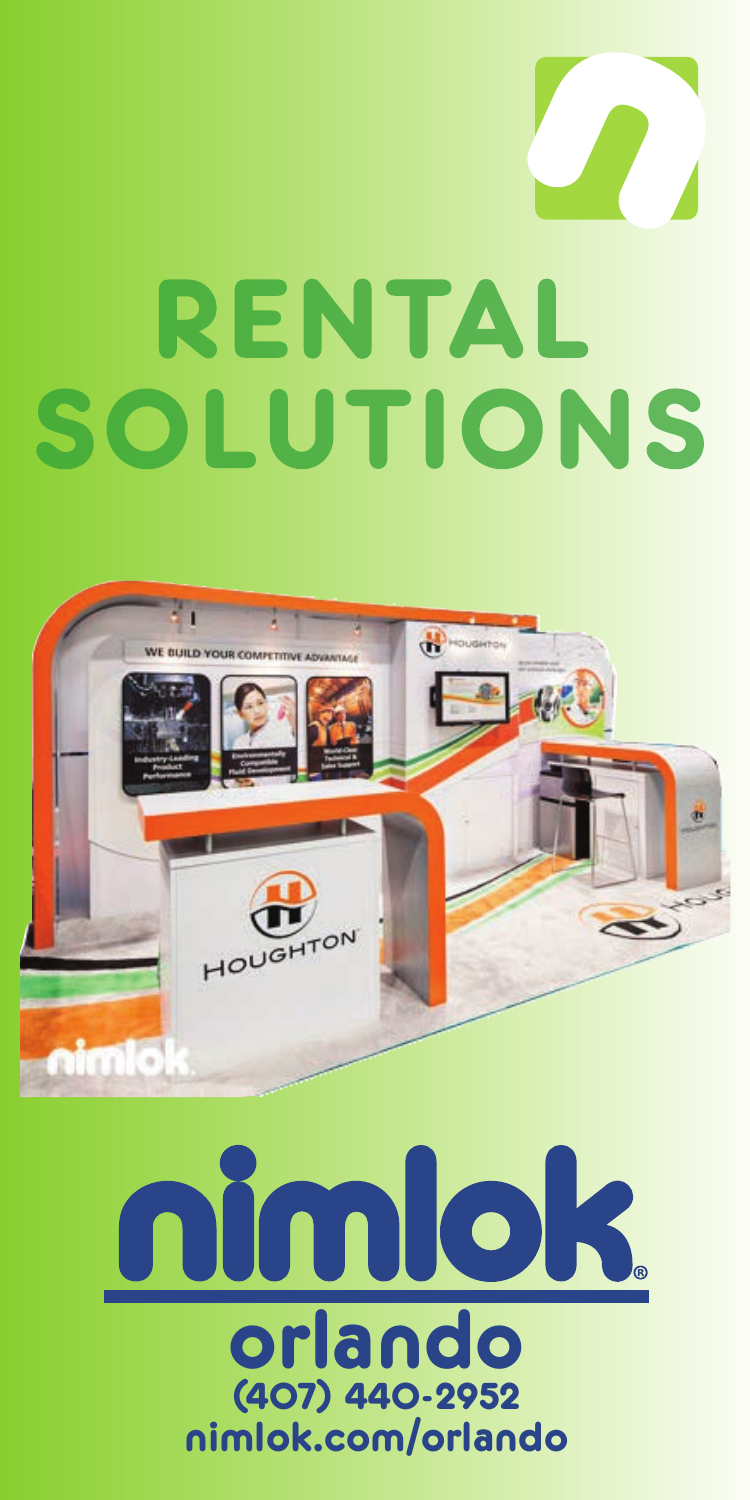



**RK-01** Rental Kit 01 (10x10) Rental Kit 02 (10x10)



**RK-02**



**RK-03**

Rental Kit 03 (10x10) Rental Kit 04 (10x10) **RK-04**



**RK-05**

Rental Kit 05 (10x20) Rental Kit 06 (10x20) **RK-06**

## **Purchase or Rental Worldwide. Design services available.**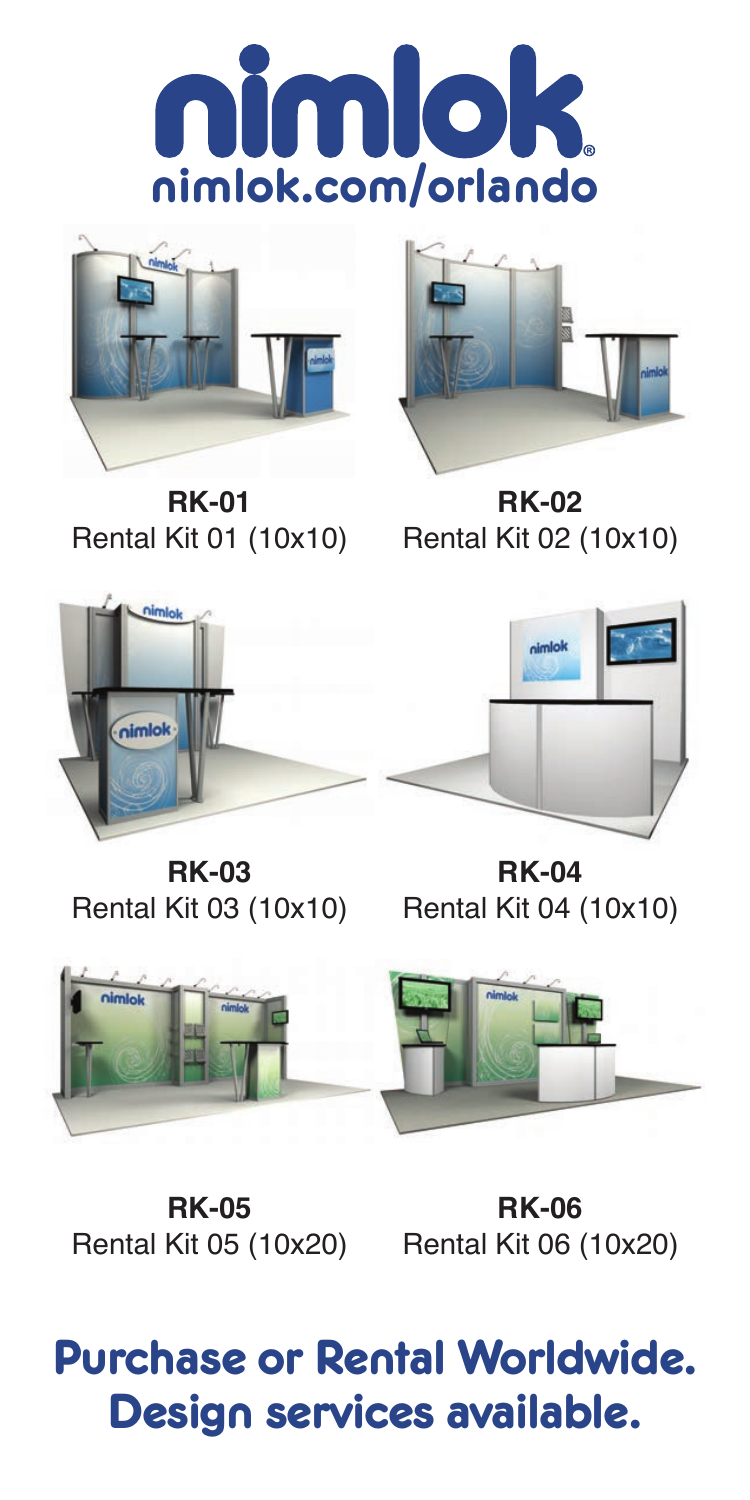



**RK-07** Rental Kit 07 (10x20)

**RK-08** Rental Kit 08 (10x20)



**RK-09** Rental Kit 09 (20x20)



**RK-10** Rental Kit 10 (20x20)



**RK-11** Rental Kit 11 (20x20)

**RK-12** Rental Kit 12 (20x20)